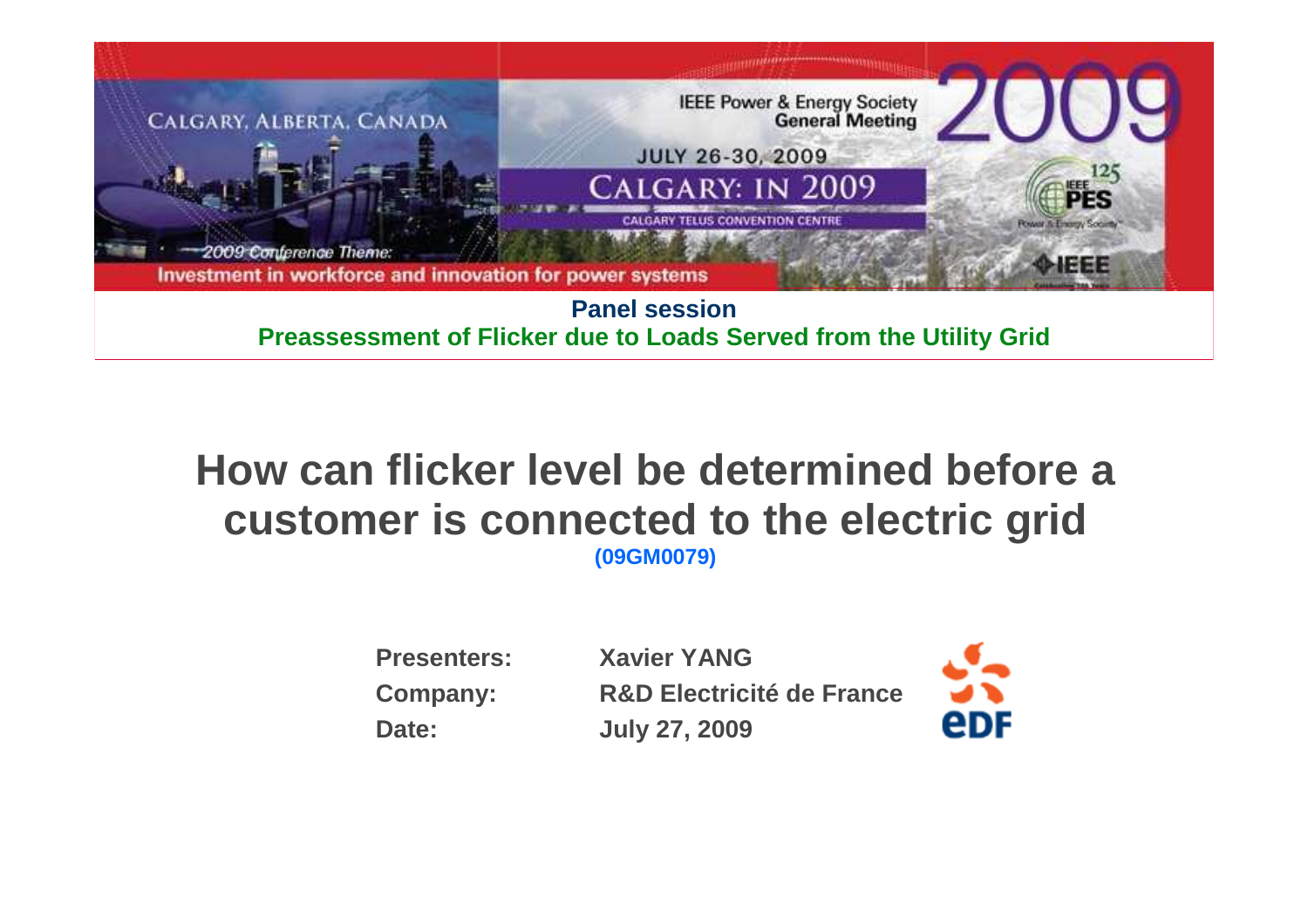# **Introduction**

**Light flicker is visual discomfort caused by voltage fluctuation**

**Main flicker sources:**



Flicker is defined as a power quality value by standards and grid access contracts. Flicker is one of the main complaints of LV customers

Generally, it is easy to measure overall flicker level at a point of grid, but it is not very easy to quantify flicker emission level from one customer, particularly, when a number of customers have been connected to the grid.

Flicker assessment is one of main tasks of a system operator before the customer connection

**This presentation will introduce flicker preassessment methods of IEC procedure and French grid access contracts** 

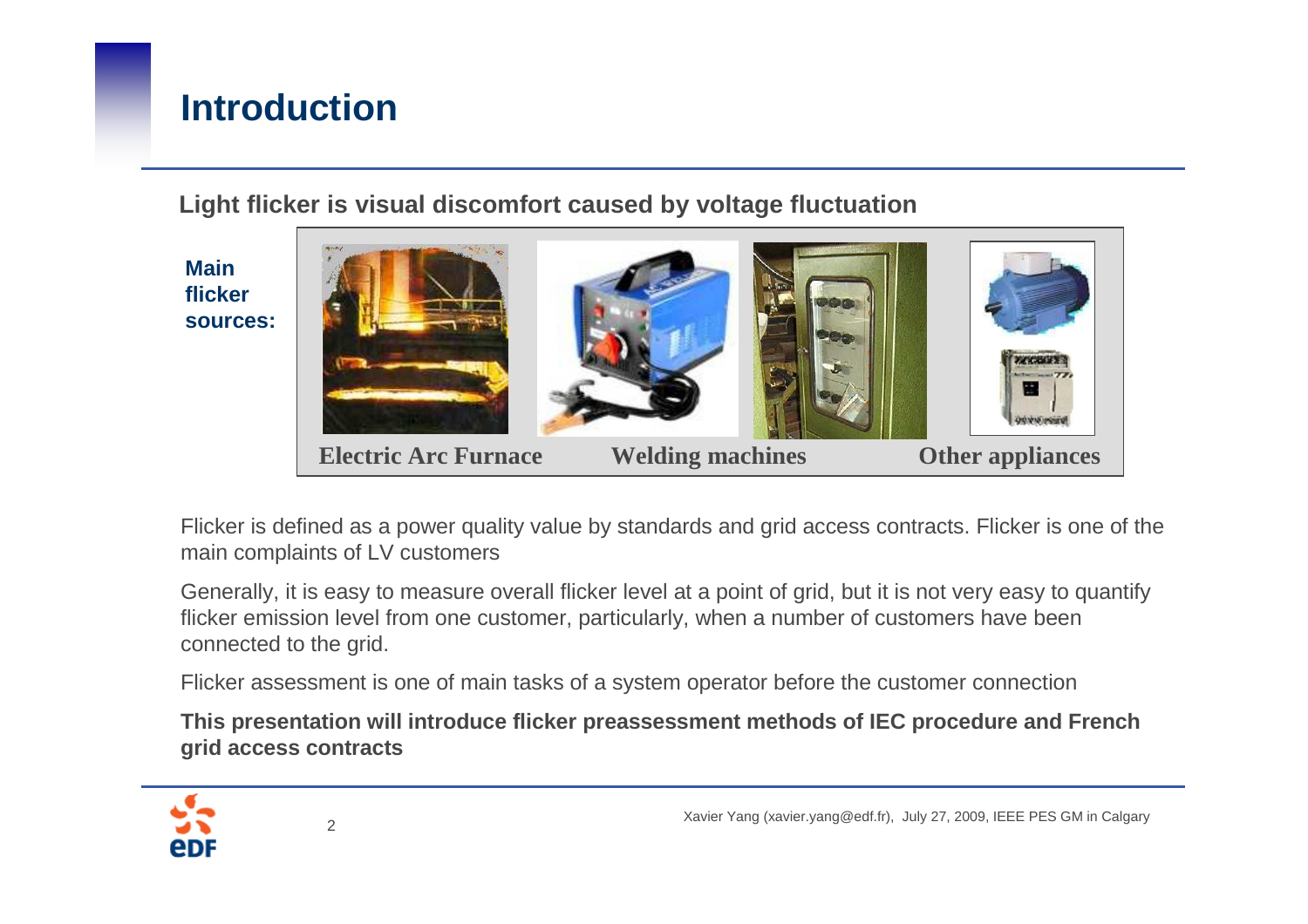#### **Some IEC Standards regarding flicker issues**

IEC procedure provides guidance on principles that can be used as the basis for determining the requirements for the connection of fluctuating installations to public power systems. Here are some relevant standards:

- **IEC 61000-2-2: the compatibility levels of flicker in public low voltage power supply systems**
- **IEC 61000-3-3, 61000-3-11, 61000-3-5 give flicker emission levels for LV equipment**
- **IEC technical report 61000-3-7: assessment of emission limits for the connection of fluctuating installations to MV, HV and EHV power systems**
- **IEC 61000-4-15: technical specification of flickermeter**



eDI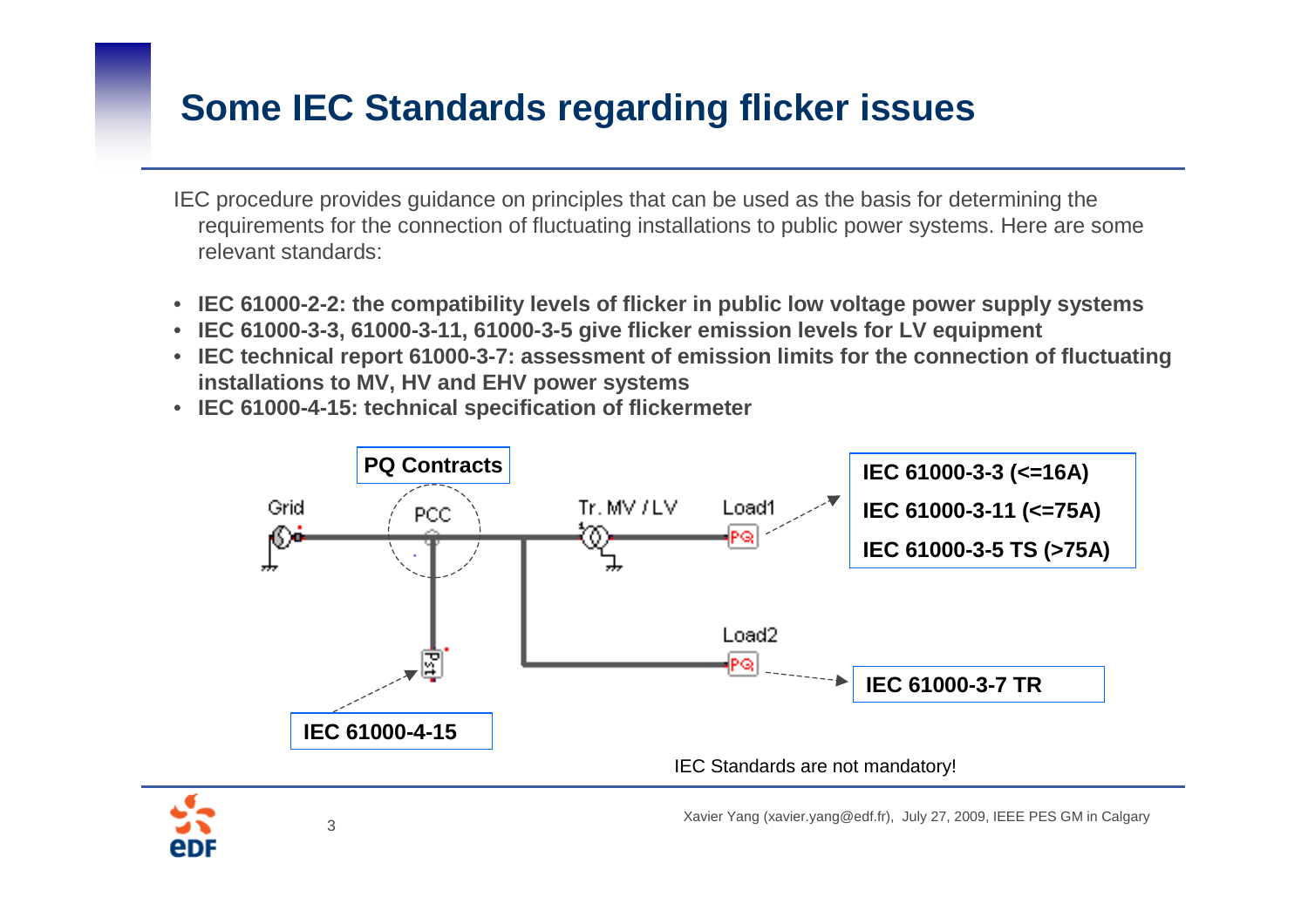## **For information: IEC61000-4-15 Flickermeter**

**IEC61000-4-15** defines a measurement chain: <u>Voltage fluctuation -> light flicker -> visual discomfort:</u>



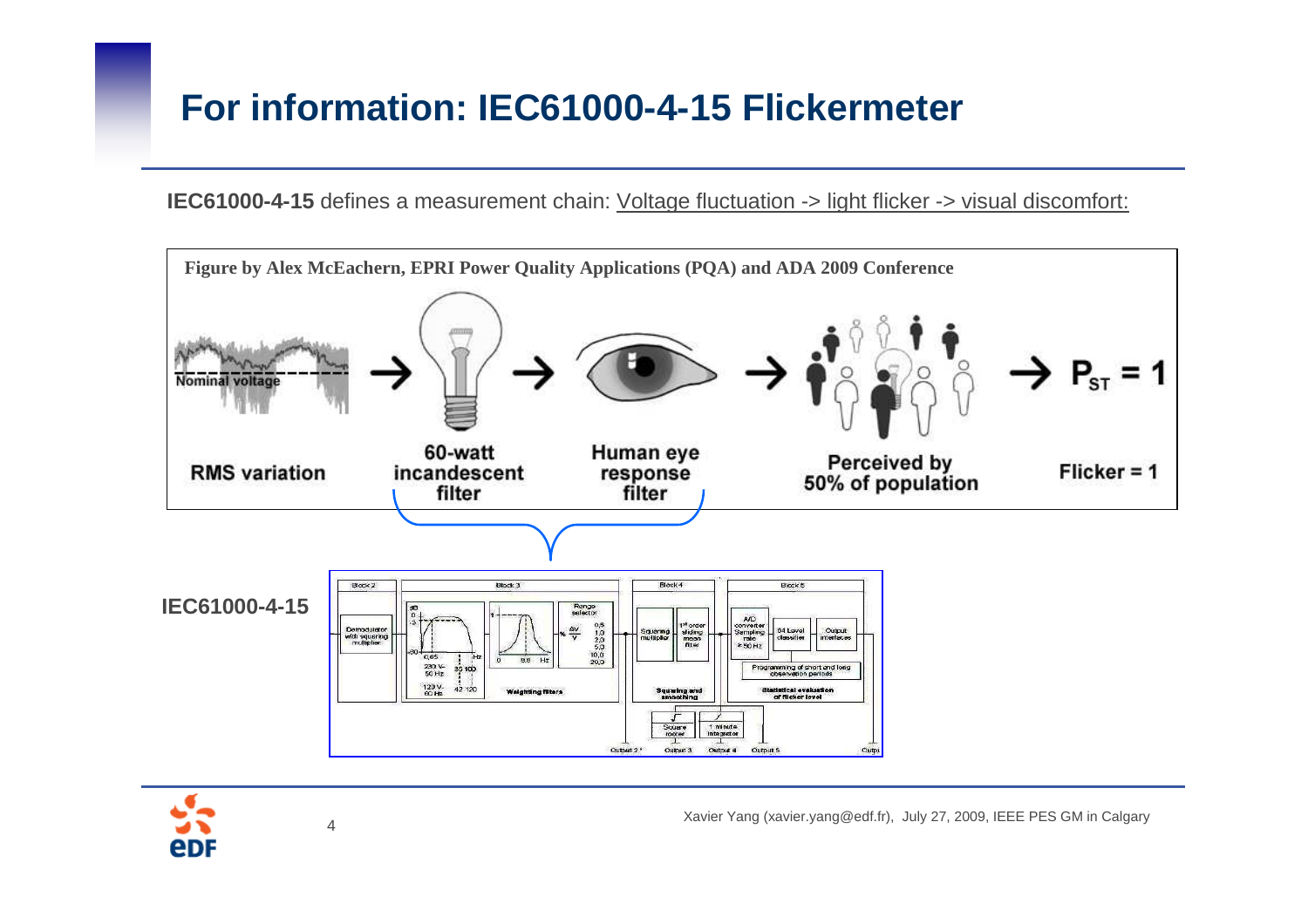# **Flicker monitoring by IEC61000-4-15 flickermeter**



 Flicker assessment, general flicker summation law

short term flicker severity **Pst** long term flicker severity **Plt.**

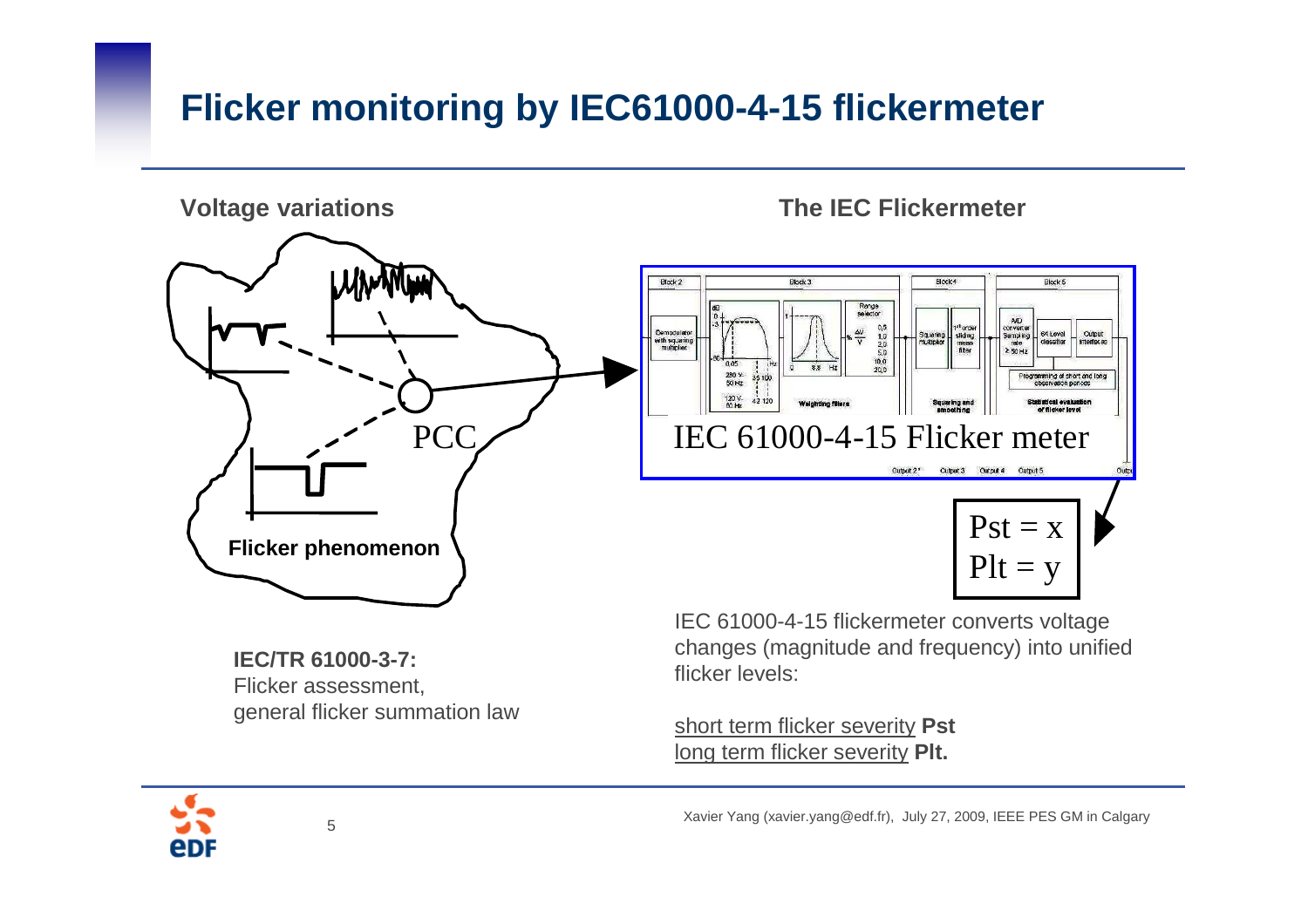## **Review of flicker limits by IEC documents and French grid access contract**

**Different flicker values in Pst and Plt :**

REVIEW OF DIFFERENT LIMITS OF PST AND PLT BY SOME STANDARDS, TECHNICAL REPORT AND FRENCH GRID ACCESS CONTRACT

|                                        | Pst  | Plt  |
|----------------------------------------|------|------|
| Compatibility level (IEC61000-2-2)     |      | 0.8  |
| Planning level (IEC61000-3-7) TR       | 0.9  | 0.8  |
| Individual limit (IEC61000-3-7 TR)     | 0.35 | 0.25 |
| Basic limit (French DSO contract CARD) | 0.35 | 0.25 |

**Load flicker emission limit (Pst<0.35, Plt<0.25) is the threshold below which detail flicker assessment study is not necessary. This limit is surely conservative if the load is the only one flicker source at PCC.**

**For the cases Pst>0.35 or Plt>0.25, different stages should be performed before a customer is connected to the electric grid.**

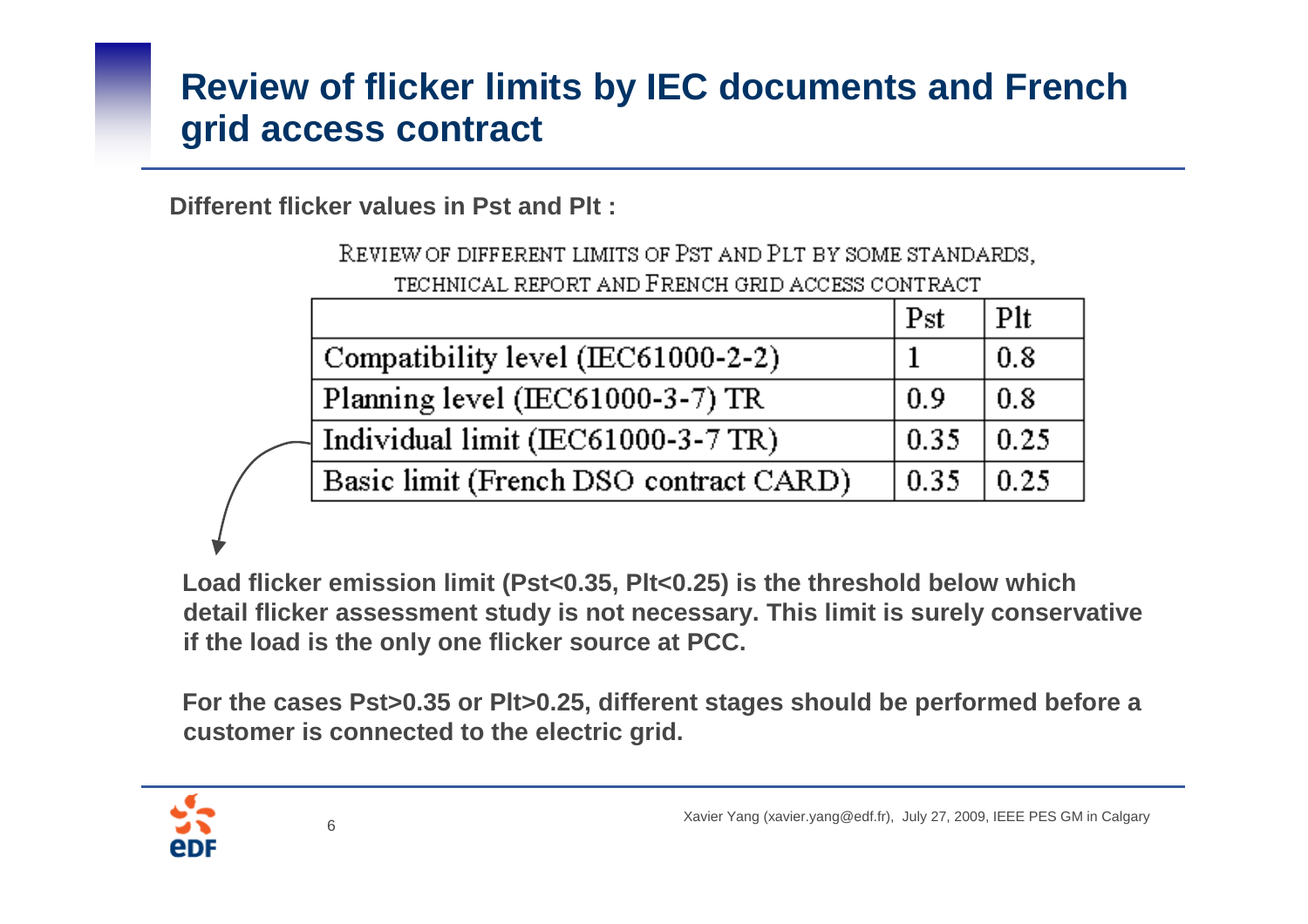#### **French grid access contracts: flicker commitments**

In France, both of TSO and DSO have their own grid access contracts with flicker commitments, rapid voltage change limits and specifications of load connection procedures.

#### **CART (TSO grid access contract):**

Customer flicker contribution at PCC should guarantee TSO to comply Plt <1 as voltage characteristics

#### **CARD (DSO grid access contract):**

 Customer basic load flicker emission limits are Pst<0.35 and Plt<0.25. If these limits are exceeded, detail studies are necessary.



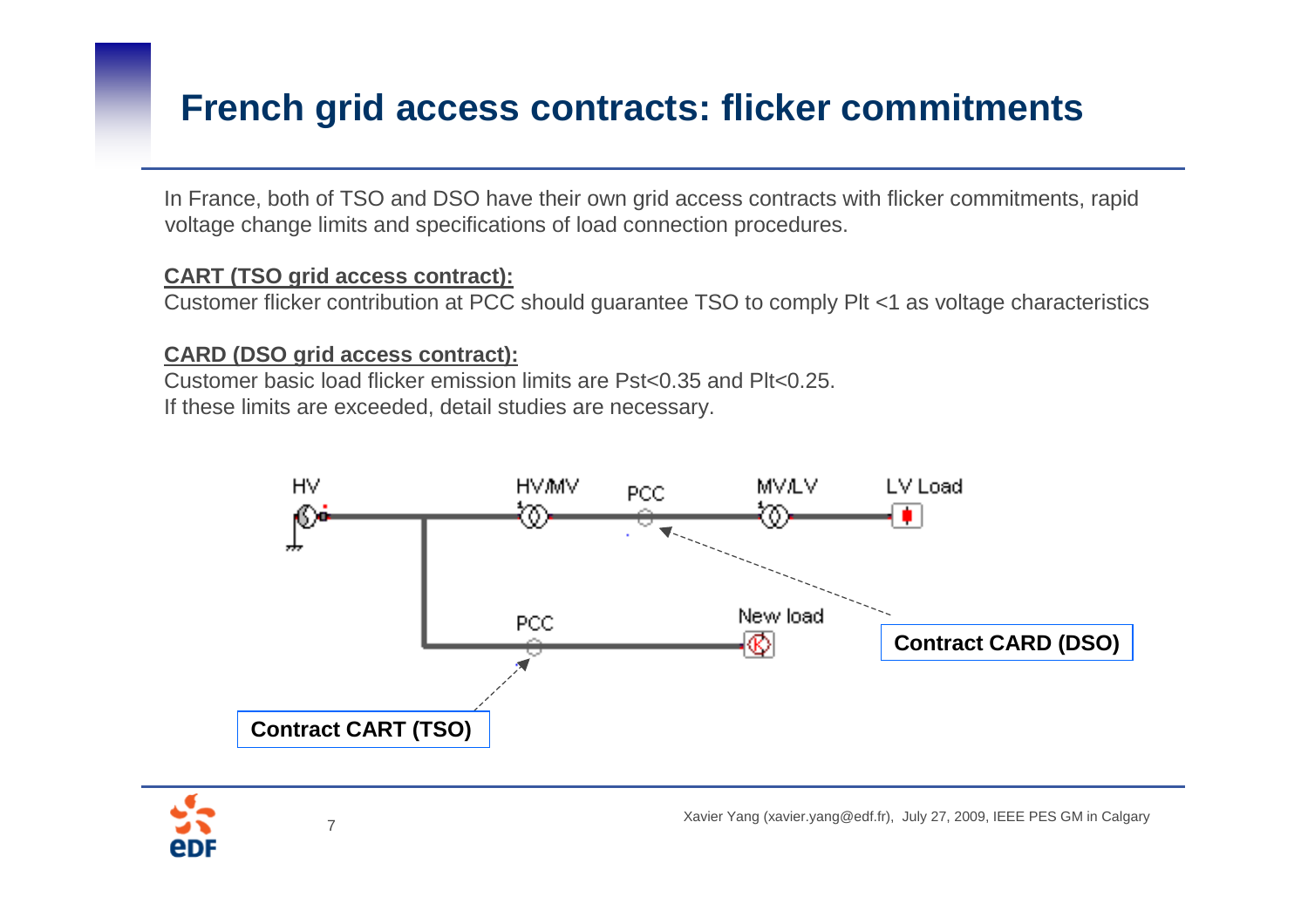### **IEC method: simplified assessment by Pst = 1 curve**

#### **Actual application of IEC flicker curve Pst = 1 in pre-connection assessment**

#### **Here is an actual example.** A manufacturer wishes to install a 50Hz electric welding machine. The cycle repetition time of the welder T (**ON + OFF**) can be regulated **from 2s to 20s**

with instantaneous powers **P=400kW**, **Q=300kVAr**when welder is ON.

As input technical parameters, total upstream grid impedance at POE (MV of 20 kV, 50Hz) is given: Zg <sup>=</sup>  $3.59 + j11.97 \Omega$ .

First, maxi relative voltage change at PCC caused by the welder is calculated by powers P, Q and grid impedance Zg:



**PCC** 





**From the curve, for Pst<1, voltage changes < 10/min or T > 12s (if the welder is the only one flicker source)**

Xavier Yang (xavier.yang@edf.fr), July 27, 2009, IEEE PES GM in Calgary 8



20kV

 $3.59 -$ 

 $11.97$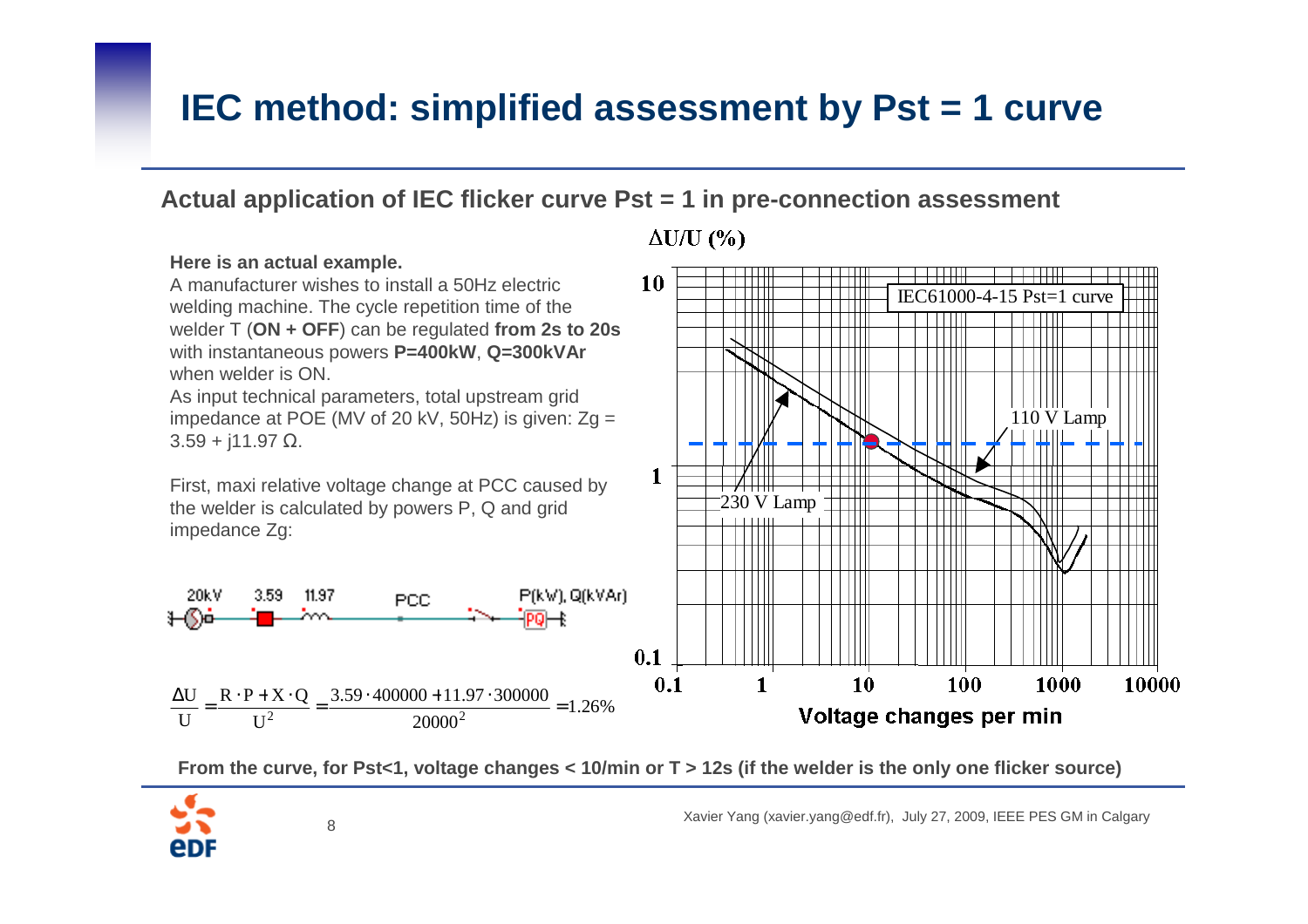# **IEC procedure Stage 1: Simplified flicker level evaluation**

**IEC procedure Stage 1: by apparent power variation** <sup>∆</sup>**S and number of voltage changes r**



**Recommendations by IEC61000-3-7**

**Application of this method is very easy if** ∆**S and r are known**

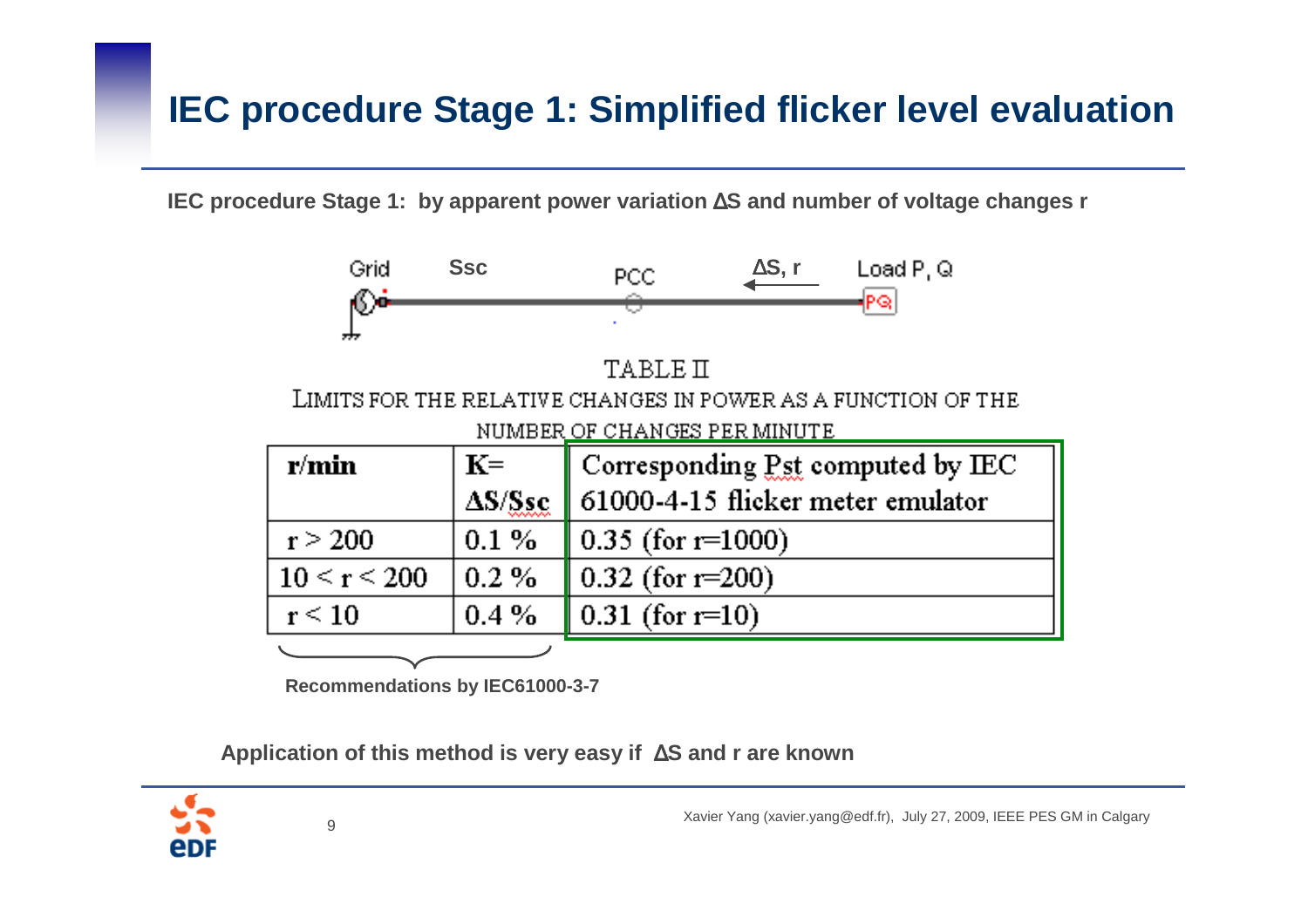# **IEC procedure Stage 2: Emission limits relative to absorption capacity of actual system**

**System operator can accept the connection of a load whose individual flicker emission limit exceeds the values defined by stage 1, if the actual grid has some more absorption capacity.**



**Based on planning level PstplMV at this PCC, the highest emission limit Psti\_high of the new installation should be defined by IEC summation law:**

$$
Psti\_high = \sqrt[3]{Pst_{plMV}^3 - (Pst_{plHV} \cdot TPUM)^3 - Pst^3} = 0.69
$$

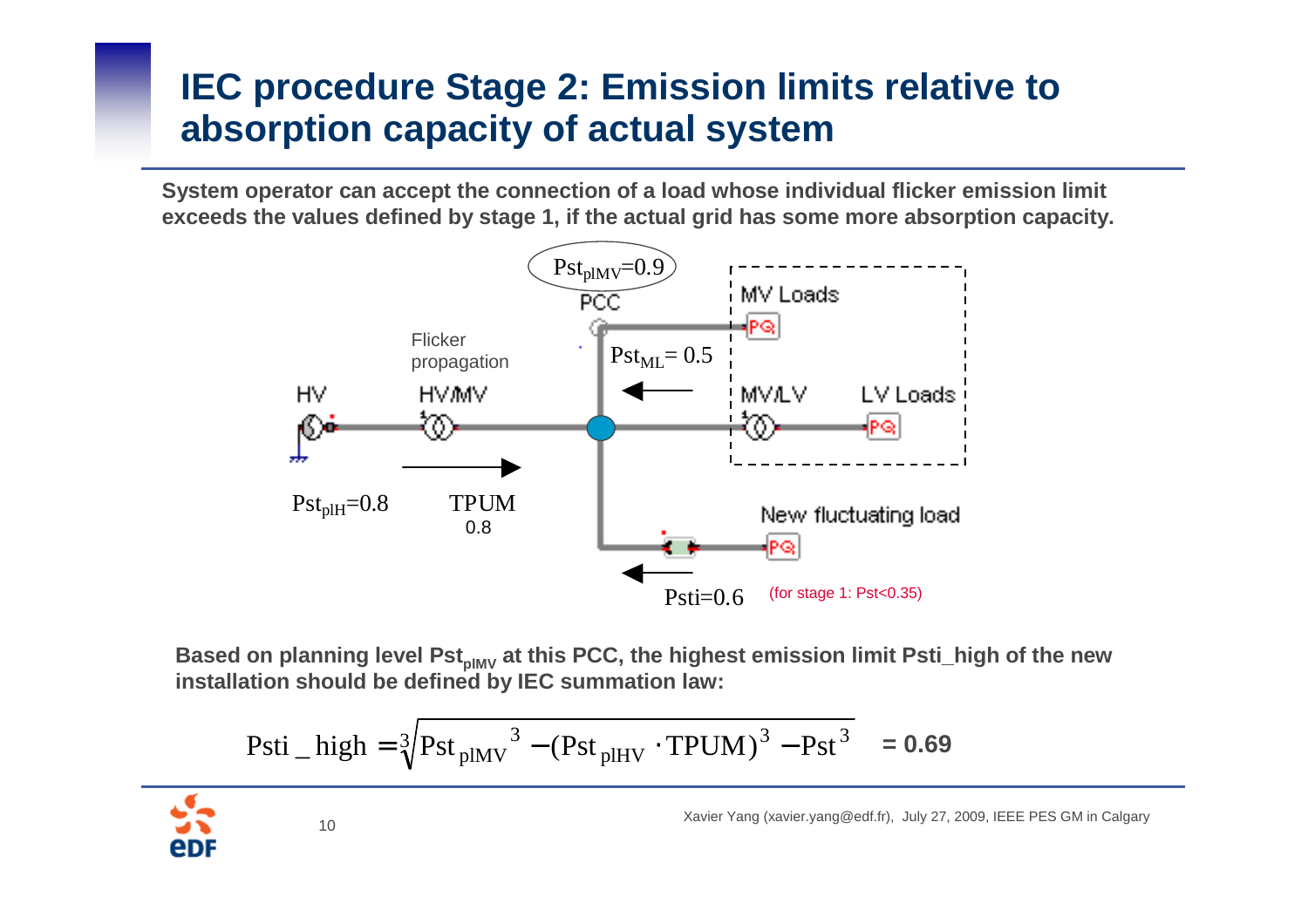### **IEC procedure Stage 3: the possibility of acceptanceof higher emission levels on a conditional basis**

**IEC Stage 3 concerns the possibility of acceptance of higher emission levels on a conditional basis, i.e. all exception cases where the connection conditions can't be met by studies performed in stage 2.** 

**Details studies are carried out to analyze the whole system capacity in flicker absorption in order to decide whether the system operator can accept the higher emission levels on a conditional basis.**

**A possible agreement should be discussed between system operator and customer.**

In France, a certain industrial site with electric arc furnace has get grid connection during a negotiated period (Pst > 1) in order that the customer can take necessary mitigation solution.

**If neither acceptance nor agreement could be made in this stage, the connection is impossible and the customer has to take necessary mitigation solutions.**



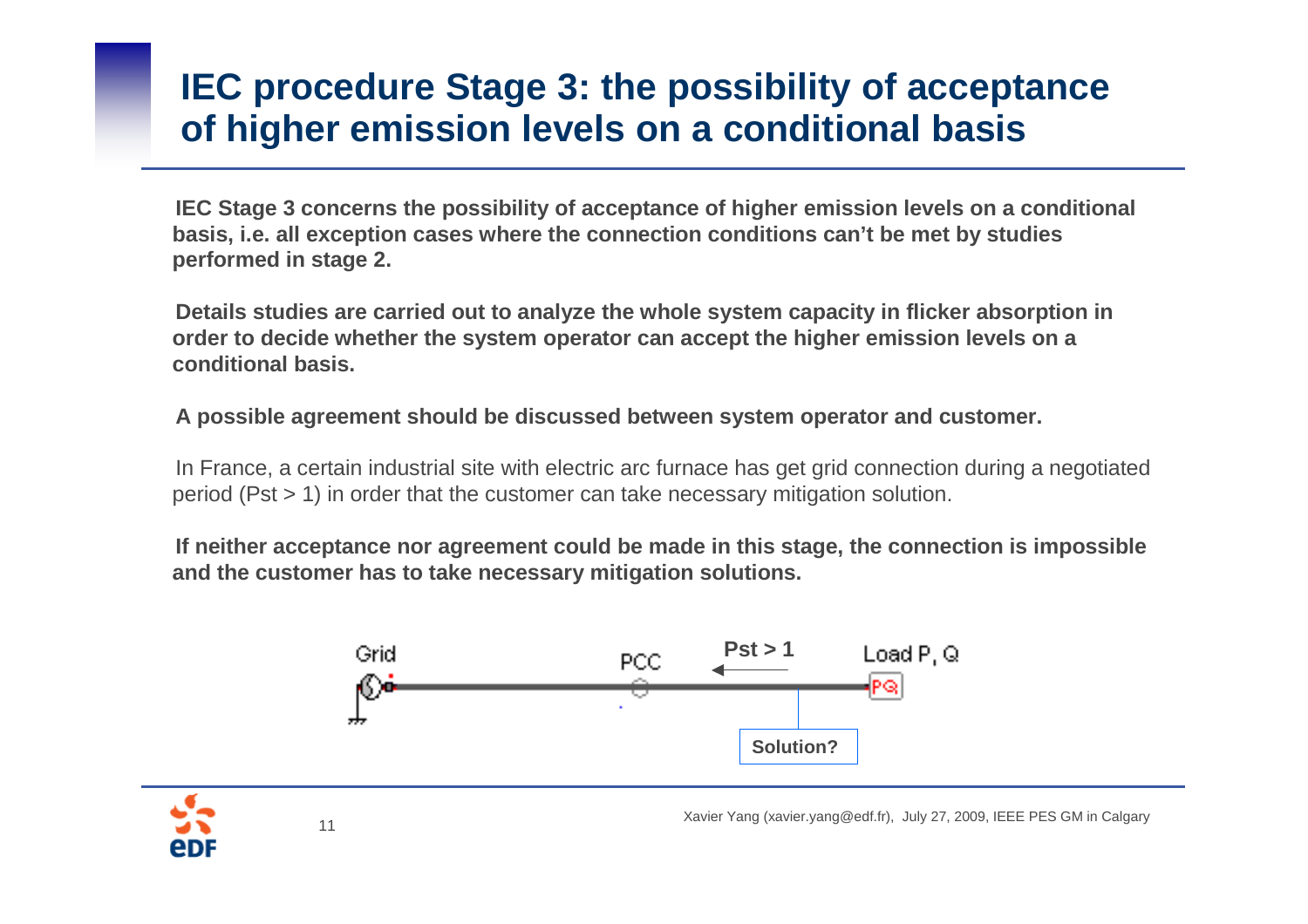# **Flicker assessment study by simulation with IEC flickermeter emulator**

As last resource for assessing flicker emission level from the irregular load variation cases, the method based on dynamic modeling is used by power quality engineer. The modeling can be carried out in a time domain analysis or electro-mechanic transient simulation software, it includes:

Grid modeling, Flicker source (dynamic load) modeling and IEC flickermeter emulation.



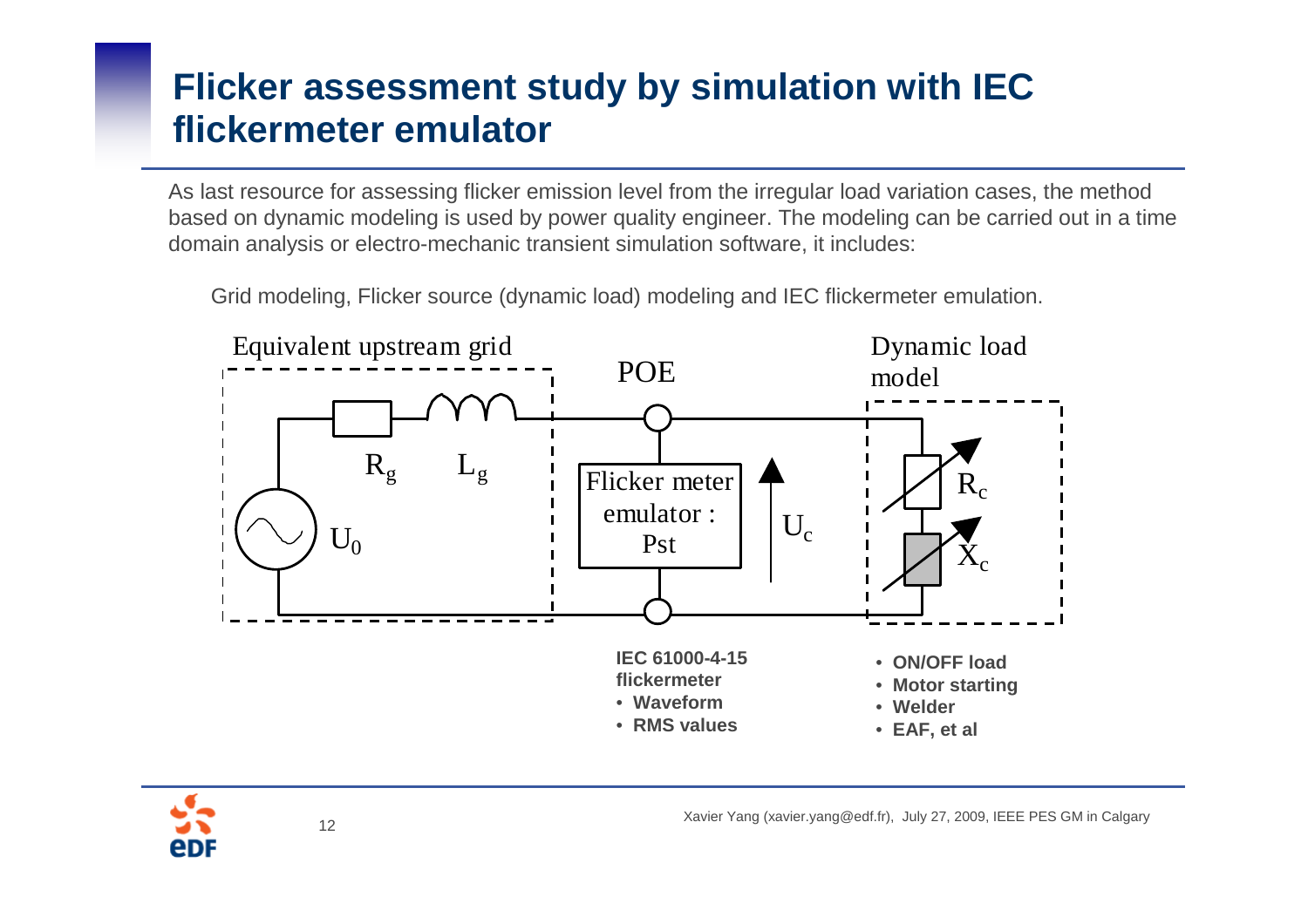#### **Flicker assessment study by simulation with IEC flickermeter emulator: some flicker source models**



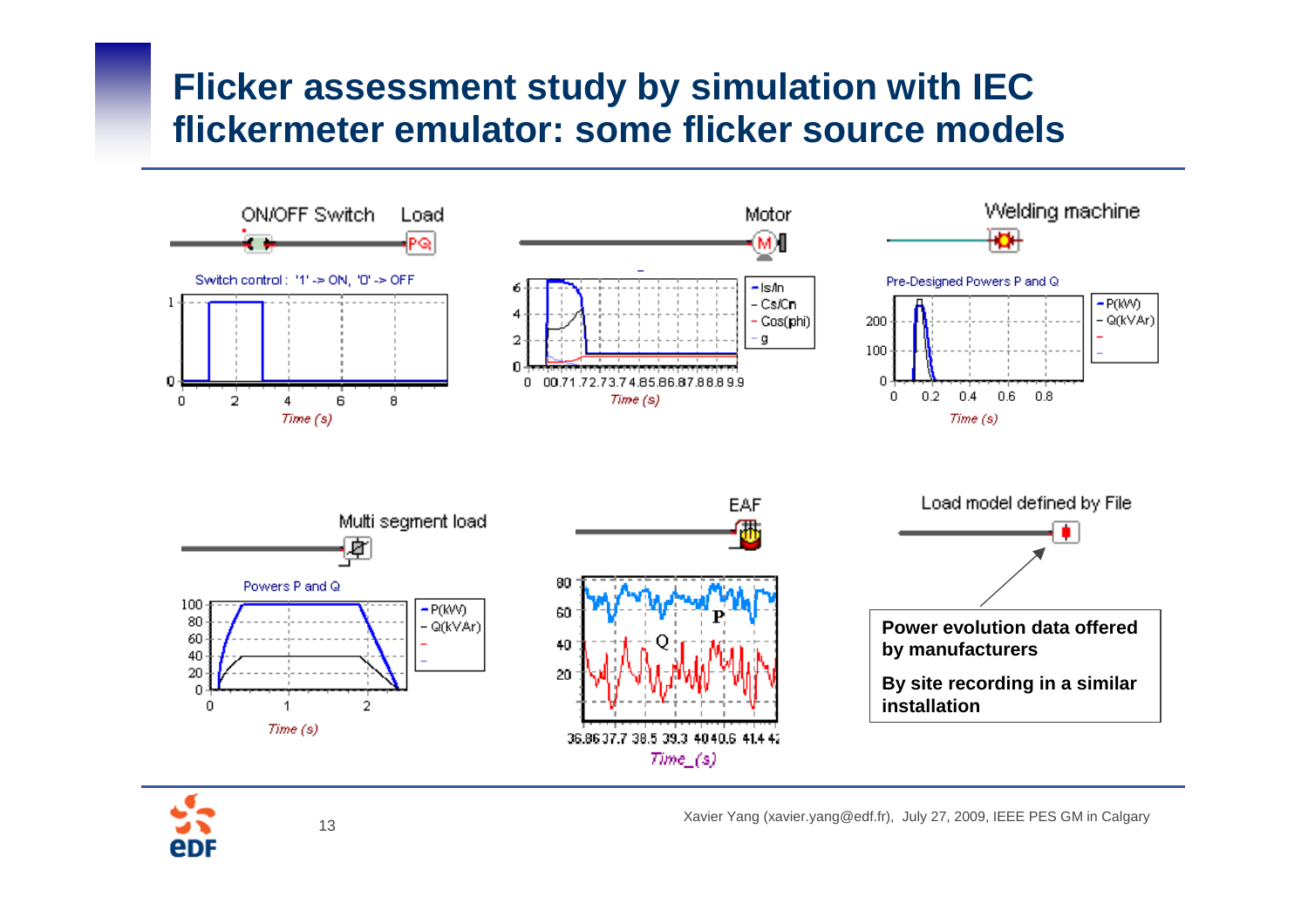# **Case study 1: Flicker assessment study by simulation with IEC flickermeter emulator**

Here is an example: An MV customer wants to install a 45kW LV electric motor in a production process, the motor will be powered by a 1 Mva transformer behind the PCC. The motor will be used with direct line starter every 10s; the starting duration is 1s with peak starting current of 6.2xIn and the motor runs during 5 s at each working cycle. Here is the electromechanical transient simulation result at PCC:



#### **Remark:**

 In an electromechanical transient simulation, the flickermeter emulator must accept RMS voltage at input values (modified version of IEC61000-4-15).

Necessary modification is necessary [14].

The simulation shows the Pst at PCC is 0.345. So it is compliant with stage 1 assessment

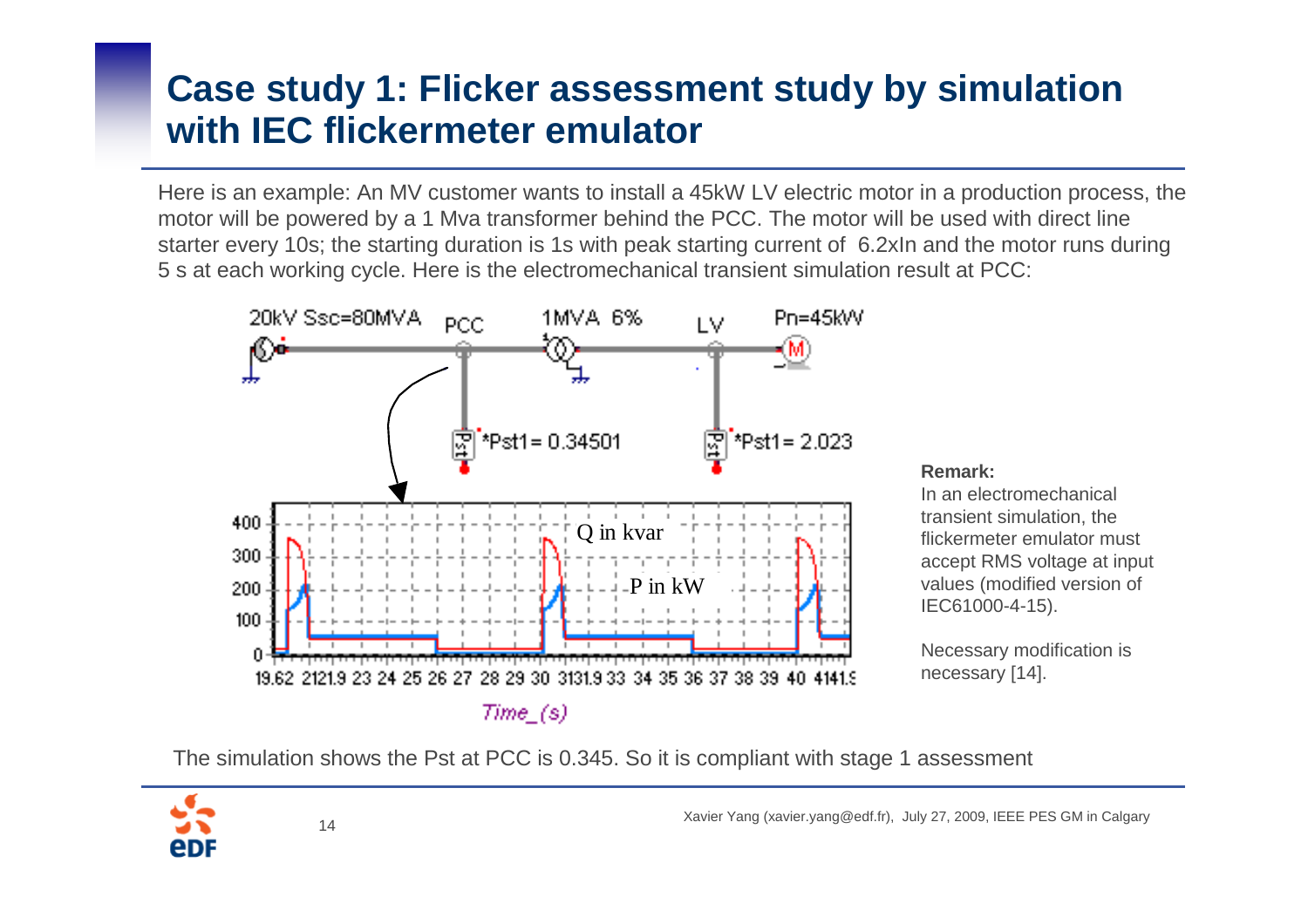# **Case study 2: Flicker assessment study by simulation with IEC flickermeter emulator**

Another example of flicker assessment at POE concerns an electric arc furnace (EAF, 70MW, 50Hz) connected at HV grid.



#### Stage 1: simplified computation

 For an arc furnace, we can take total rated power as fluctuating one, so the power ratio ∆S/Ssc at POE reaches 2.33%. Stage 1 criteria of IEC61000-3-7 does not be applied due to the high ratio of the fluctuating power to short-circuit power for r>200/min (see Table II).

In this case, stage could be complied only if ∆S/Ssc at POE < 0.1%.

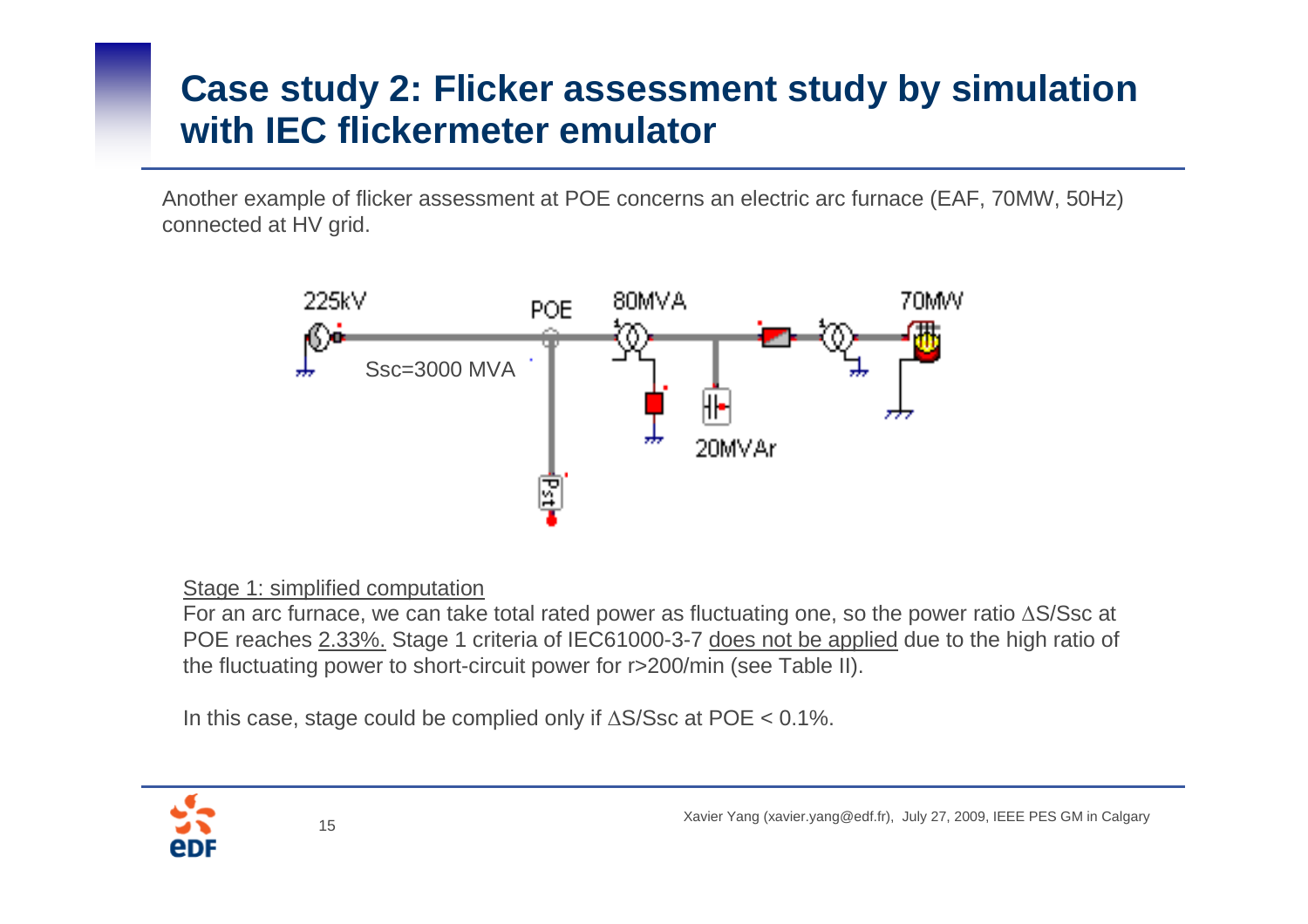# **Case study 2 (followed): Flicker assessment study by simulation with IEC flickermeter emulator**

This case has been studied by the simulation of grid, flickermeter and dynamic load in a PQ software based on electromechanical transient computation:



The simulation shows only the EAF can cause Pst=2.184 and the compatibility level is exceeded. **A stage 2 study at this POE is not necessary** and the customer shall discuss with system operator if a stage 3 study is possible. If a direct connection of this load is impossible from stage 3 study, the customer shall take additional corrective measures to reduce the flicker emission level.